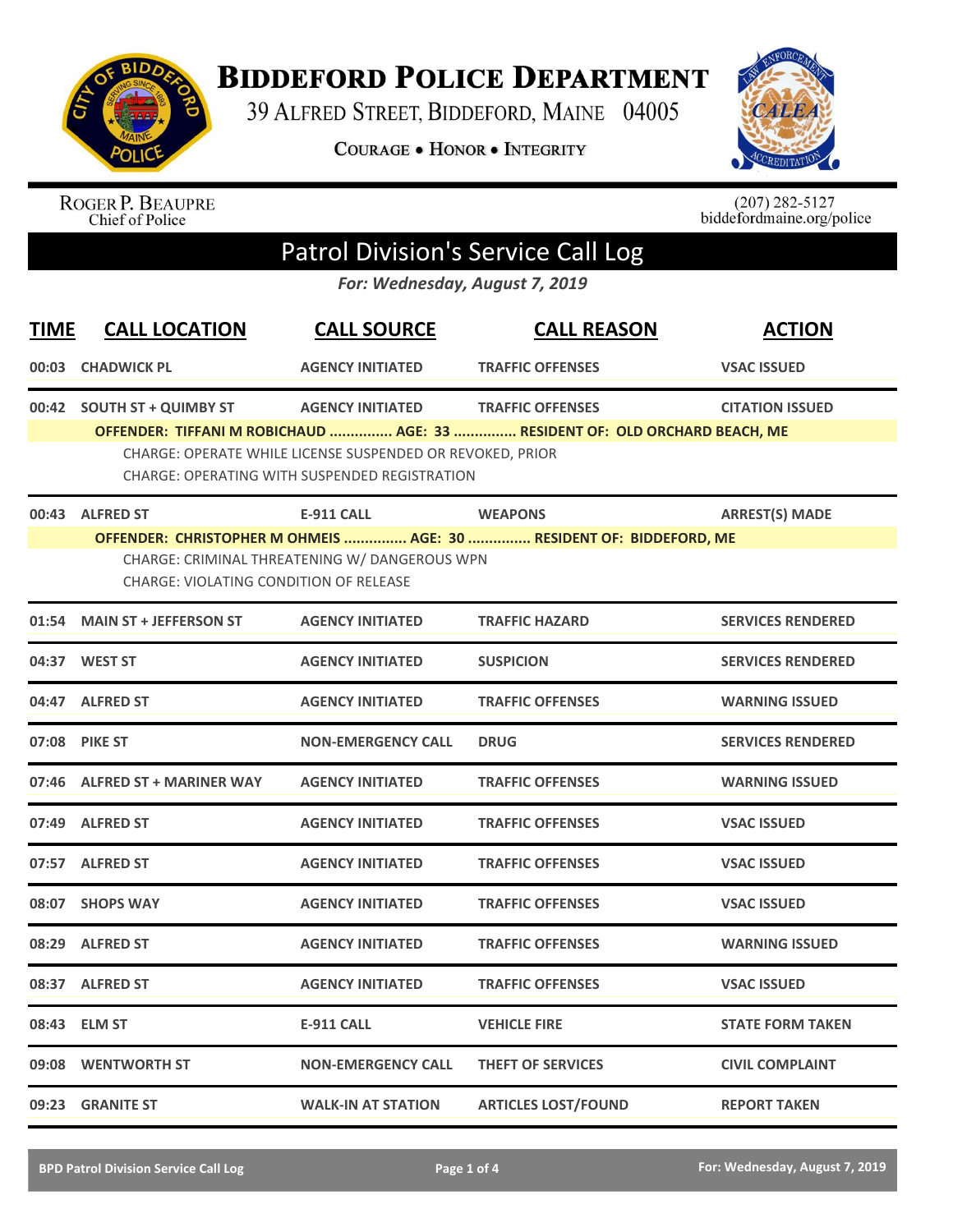| <u>TIME</u> | <b>CALL LOCATION</b>                                                           | <b>CALL SOURCE</b>                                    | <b>CALL REASON</b>                                                            | <b>ACTION</b>                |
|-------------|--------------------------------------------------------------------------------|-------------------------------------------------------|-------------------------------------------------------------------------------|------------------------------|
| 09:24       | <b>MAIN ST</b>                                                                 | <b>AGENCY INITIATED</b>                               | <b>PAPERWORK</b>                                                              | <b>PAPERWORK SERVED</b>      |
| 09:27       | <b>BOULDER WAY</b>                                                             | <b>NON-EMERGENCY CALL</b>                             | <b>SHOPLIFTING</b>                                                            | <b>CITATION ISSUED</b>       |
|             |                                                                                |                                                       | OFFENDER: ABIGAYLE GLYNN CUMISKEY-SUSCELLO  AGE: 18  RESIDENT OF: ARUNDEL, ME |                              |
|             |                                                                                | CHARGE: THEFT BY UNAUTHORIZED TAKING OR TRANSFER      |                                                                               |                              |
|             |                                                                                | CHARGE: THEFT BY UNAUTHORIZED TAKING OR TRANSFER      | OFFENDER: JUVENILE - M  AGE: 17  RESIDENT OF: SOUTH PORTLAND, ME              |                              |
|             | 09:32 MAIN ST                                                                  | <b>E-911 CALL</b>                                     | <b>HARASSMENT</b>                                                             | <b>CITATION ISSUED</b>       |
|             |                                                                                |                                                       | OFFENDER: ROGER GEORGE DAIGLE  AGE: 56  RESIDENT OF: SACO, ME                 |                              |
|             |                                                                                | CHARGE: DISORDERLY CONDUCT, LOUD UNREASONABLE NOISE   |                                                                               |                              |
|             | 09:42 SOUTH ST                                                                 | <b>AGENCY INITIATED</b>                               | <b>ANIMAL COMPLAINT</b>                                                       | <b>SERVICES RENDERED</b>     |
|             | 09:56 BEACON AVE                                                               | <b>E-911 CALL</b>                                     | 911 MISUSE                                                                    | <b>NEGATIVE CONTACT</b>      |
|             | 09:56 ELM ST                                                                   | <b>NON-EMERGENCY CALL</b>                             | <b>SUSPICION</b>                                                              | <b>NO VIOLATION</b>          |
|             | 10:03 ALFRED ST                                                                | <b>WALK-IN AT STATION</b>                             | <b>COURT ORDERED CHECK IN</b>                                                 | <b>SERVICES RENDERED</b>     |
|             | 10:52 POOL ST                                                                  | <b>NON-EMERGENCY CALL</b>                             | <b>MENTAL ILLNESS CASES</b>                                                   | <b>SERVICES RENDERED</b>     |
|             | 11:04 MAY ST                                                                   | <b>AGENCY INITIATED</b>                               | <b>TRAFFIC OFFENSES</b>                                                       | <b>VSAC ISSUED</b>           |
|             | <b>11:14 MAIN ST</b>                                                           | <b>AGENCY INITIATED</b>                               | <b>PARKING COMPLAINT</b>                                                      | <b>PARKING TICKET ISSUED</b> |
|             | 11:15 POOL ST                                                                  | <b>E-911 CALL</b>                                     | <b>DOMESTIC COMPLAINTS</b>                                                    | <b>REPORT TAKEN</b>          |
|             | 11:16 QUIMBY ST                                                                | <b>AGENCY INITIATED</b>                               | <b>PAPERWORK</b>                                                              | <b>PAPERWORK NOT SERVED</b>  |
|             | 11:31 WASHINGTON ST                                                            | <b>NON-EMERGENCY CALL</b>                             | <b>TRESPASSING</b>                                                            | <b>WARNING ISSUED</b>        |
|             | 11:36 ALFRED ST                                                                | <b>NON-EMERGENCY CALL</b>                             | <b>ANIMAL COMPLAINT</b>                                                       | <b>NO ACTION REQUIRED</b>    |
| 11:41       | <b>MAIN ST</b>                                                                 | <b>NON-EMERGENCY CALL</b>                             | <b>DISTURBANCE / NOISE</b>                                                    | <b>ARREST(S) MADE</b>        |
|             |                                                                                |                                                       | OFFENDER: ROGER GEORGE DAIGLE  AGE: 56  RESIDENT OF: SACO, ME                 |                              |
|             | <b>CHARGE: VIOLATING CONDITION OF RELEASE</b>                                  | CHARGE: DISORDERLY CONDUCT, OFFENSIVE WORDS, GESTURES |                                                                               |                              |
|             | 11:45 SUMMER ST                                                                | <b>NON-EMERGENCY CALL</b>                             | <b>DISTURBANCE / NOISE</b>                                                    | <b>WARNING ISSUED</b>        |
|             | 12:03 ALFRED ST                                                                | <b>NON-EMERGENCY CALL</b>                             | <b>RADIO ISSUE</b>                                                            | <b>SERVICES RENDERED</b>     |
|             | 12:06 ALFRED ST                                                                | <b>NON-EMERGENCY CALL</b>                             | <b>ARTICLES LOST/FOUND</b>                                                    | <b>SERVICES RENDERED</b>     |
| 12:16       | <b>BOULDER WAY</b>                                                             | <b>NON-EMERGENCY CALL</b>                             | <b>SHOPLIFTING</b>                                                            | <b>ARREST(S) MADE</b>        |
|             |                                                                                |                                                       | OFFENDER: SHANIA MARILYN WHITE  AGE: 22  RESIDENT OF: BIDDEFORD, ME           |                              |
|             | <b>CHARGE: VIOLATING CONDITION OF RELEASE</b><br><b>CHARGE: WARRANT ARREST</b> |                                                       |                                                                               |                              |
|             |                                                                                | CHARGE: THEFT BY UNAUTHORIZED TAKING OR TRANSFER      |                                                                               |                              |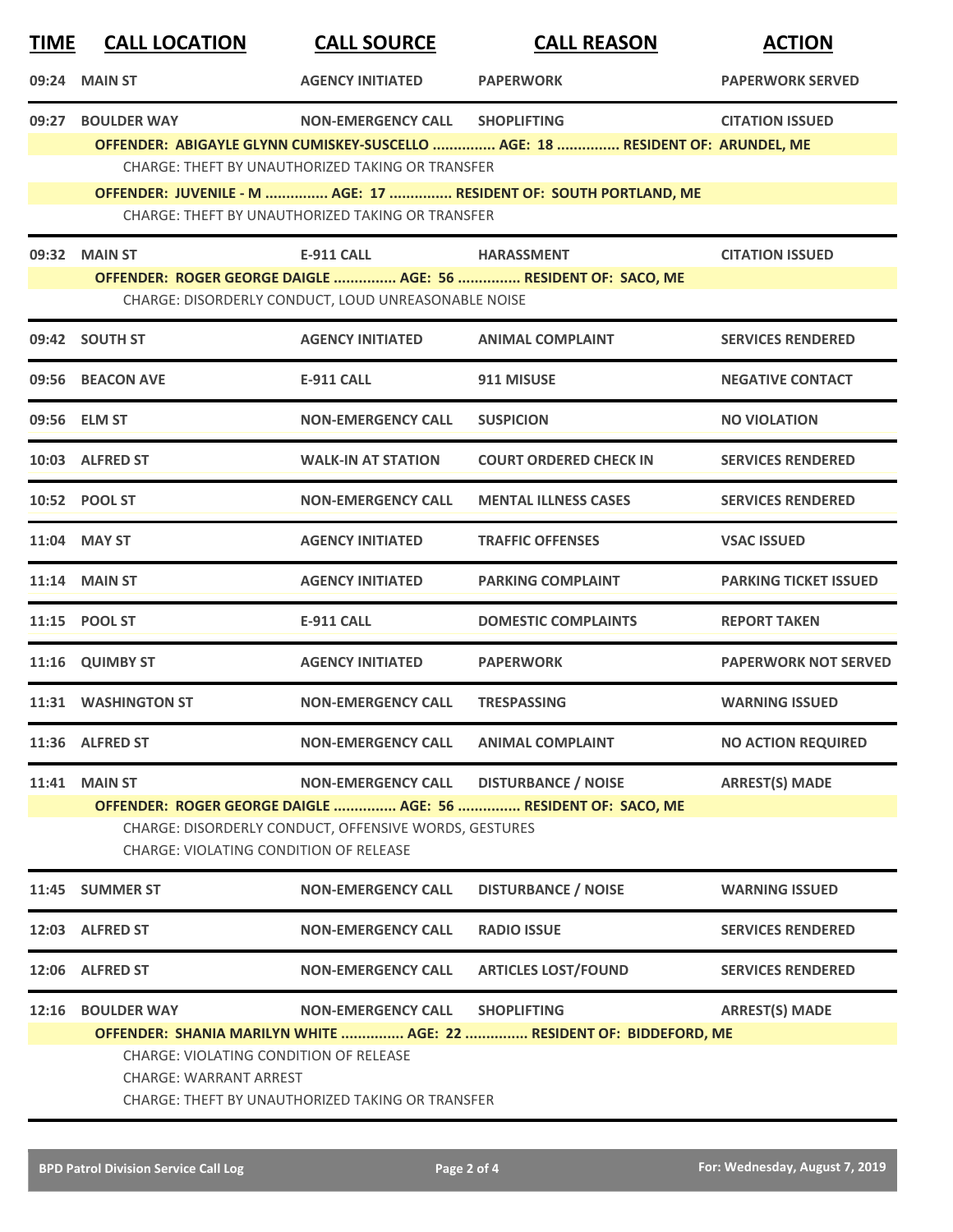| <b>TIME</b> | <b>CALL LOCATION</b>          | <b>CALL SOURCE</b>        | <b>CALL REASON</b>                 | <b>ACTION</b>                |
|-------------|-------------------------------|---------------------------|------------------------------------|------------------------------|
|             | 12:16 BACON ST                | <b>NON-EMERGENCY CALL</b> | <b>HARASSMENT</b>                  | <b>NO VIOLATION</b>          |
|             | 12:22 JOSHUA DR               | <b>NON-EMERGENCY CALL</b> | <b>ASSIST PD AGENCY</b>            | <b>NEGATIVE CONTACT</b>      |
| 12:36       | <b>MAIN ST + ALFRED ST</b>    | <b>AGENCY INITIATED</b>   | <b>TRAFFIC OFFENSES</b>            | <b>SERVICES RENDERED</b>     |
|             | 12:37 HORRIGAN CT             | <b>AGENCY INITIATED</b>   | <b>CODES ENFORCEMENT</b>           | <b>SERVICES RENDERED</b>     |
|             | 12:59 QUIMBY ST               | <b>AGENCY INITIATED</b>   | <b>ANIMAL COMPLAINT</b>            | <b>SERVICES RENDERED</b>     |
|             | 13:13 ALFRED ST               | <b>E-911 CALL</b>         | 911 MISUSE                         | <b>SERVICES RENDERED</b>     |
|             | 13:23 SOUTH ST                | <b>NON-EMERGENCY CALL</b> | <b>JUVENILE OFFENSES</b>           | <b>NO ACTION REQUIRED</b>    |
|             | 13:50 SUMMER ST               | <b>WALK-IN AT STATION</b> | <b>PAPERWORK</b>                   | <b>SERVICES RENDERED</b>     |
|             | 14:15 MAIN ST + ALFRED ST     | <b>WALK-IN AT STATION</b> | <b>ARTICLES LOST/FOUND</b>         | <b>REPORT TAKEN</b>          |
|             | 14:18 FOSS ST                 | <b>NON-EMERGENCY CALL</b> | <b>ASSIST PD AGENCY</b>            | <b>SERVICES RENDERED</b>     |
|             | 14:20 ST MARYS ST             | <b>NON-EMERGENCY CALL</b> | <b>CHECK WELFARE</b>               | <b>NEGATIVE CONTACT</b>      |
|             | 14:45 CLEAVES ST              | <b>AGENCY INITIATED</b>   | <b>PRO-ACTIVE DV RESPONSE TEAM</b> | <b>NO VIOLATION</b>          |
| 15:11       | <b>BARRA RD</b>               | <b>E-911 CALL</b>         | 911 MISUSE                         | <b>NEGATIVE CONTACT</b>      |
| 15:26       | <b>MAY ST + TAYLOR ST</b>     | <b>AGENCY INITIATED</b>   | <b>TRAFFIC OFFENSES</b>            | <b>VSAC ISSUED</b>           |
|             | 15:43 HILL ST + WINTER GARDEN | <b>AGENCY INITIATED</b>   | <b>TRAFFIC OFFENSES</b>            | <b>WARNING ISSUED</b>        |
|             | 15:52 BRIDGE RD               | <b>NON-EMERGENCY CALL</b> | <b>RADIO PROBLEM</b>               | <b>SERVICES RENDERED</b>     |
|             | 16:08 SULLIVAN ST             | <b>WALK-IN AT STATION</b> | <b>TRESPASSING</b>                 | <b>FIELD INTERVIEW</b>       |
|             | <b>16:11 HORRIGAN CT</b>      | <b>NON-EMERGENCY CALL</b> | <b>TRESPASSING</b>                 | <b>REFERRED OTHER AGENCY</b> |
|             | 16:19 ALFRED ST               | <b>NON-EMERGENCY CALL</b> | <b>COURT ORDERED CHECK IN</b>      | <b>SERVICES RENDERED</b>     |
|             | 16:40 THIRD ST                | <b>AGENCY INITIATED</b>   | <b>PARKING COMPLAINT</b>           | <b>REFERRED OTHER AGENCY</b> |
|             | 16:42 LESTER B ORCUTT BLVD    | <b>AGENCY INITIATED</b>   | <b>PARKING COMPLAINT</b>           | <b>REFERRED OTHER AGENCY</b> |
|             | <b>16:45 MAIN ST</b>          | <b>AGENCY INITIATED</b>   | <b>TRAFFIC OFFENSES</b>            | <b>WARNING ISSUED</b>        |
|             | 16:48 ELM ST                  | <b>NON-EMERGENCY CALL</b> | <b>TRAFFIC OFFENSES</b>            | <b>SERVICES RENDERED</b>     |
|             | 16:52 MITCHELL LN             | <b>NON-EMERGENCY CALL</b> | <b>SUSPICION</b>                   | <b>SERVICES RENDERED</b>     |
|             | 17:46 GRANITE POINT RD        | <b>NON-EMERGENCY CALL</b> | <b>SUSPICION</b>                   | <b>SERVICES RENDERED</b>     |
|             | 18:27 HILL ST + WEST ST       | <b>NON-EMERGENCY CALL</b> | <b>ROAD HAZARD</b>                 | <b>NO ACTION REQUIRED</b>    |